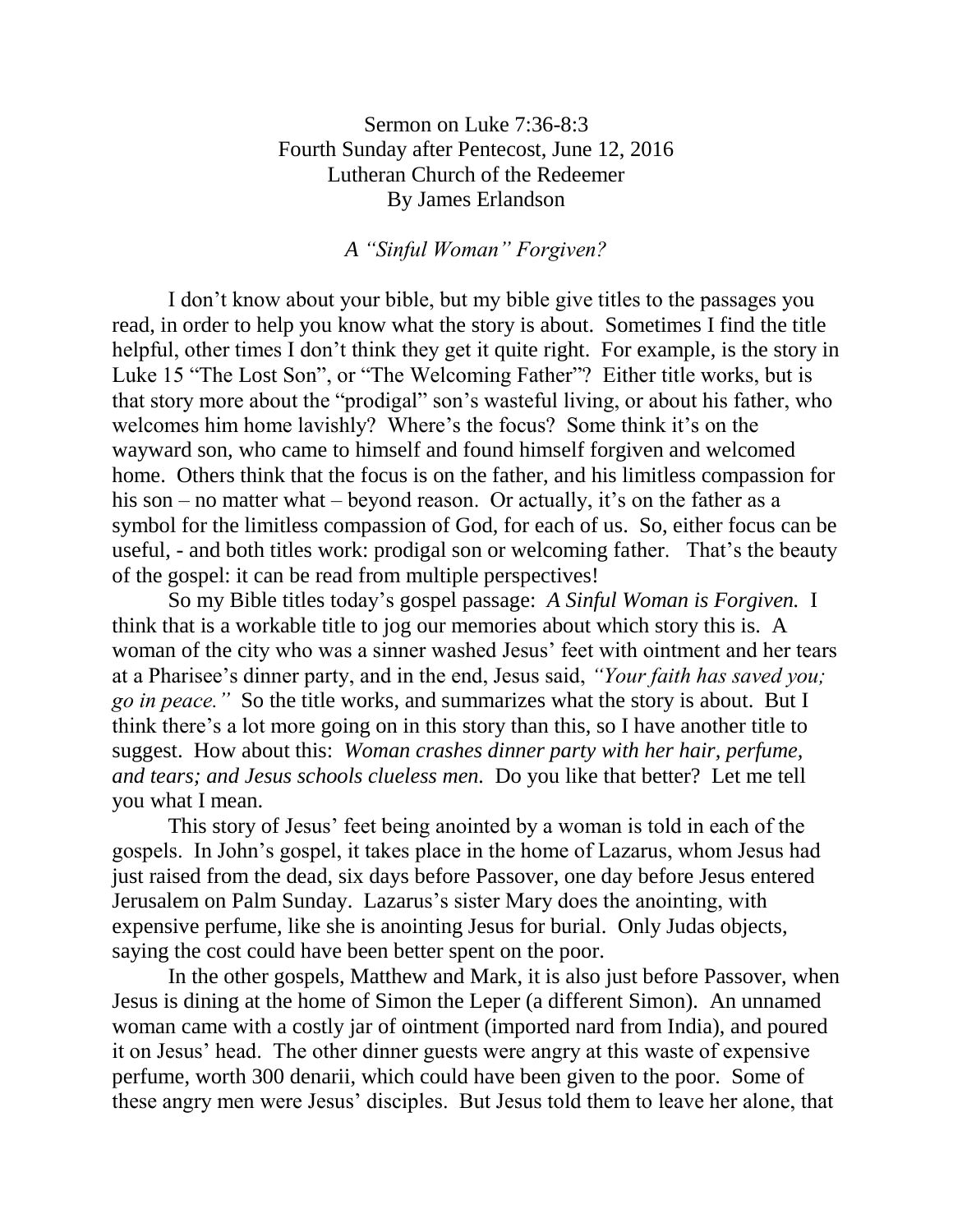she had done a good thing – they could show kindness to the poor every day (and should!), but she had done what she could, anointing him for burial. And Jesus said, *"Wherever the good news is proclaimed in the whole world, what she has done will be told in remembrance of her."*

Luke places this story in a different context, closer to the beginning of Jesus' ministry, in the midst of his first travels in the towns and villages of Galilee. He was preaching good news to the poor, healing the sick, giving sight to the blind, casting out demons, and stopping to eat with tax collectors and sinners in the homes of Pharisees (and criticized by some for his healthy appetite)! On this day he went to another Pharisee's house to eat, whose name also was Simon (a very common name). He was still in the hill town of Nain, where last week we heard how Jesus raised a dead man to life in the midst of his own funeral! The men gathered at the table, looking forward to a conversation with Jesus. As dinner began, "a woman in the city, who was a sinner" entered the room with an expensive jar of ointment, and bathed Jesus' feet with it and her tears, kissed his feet, and dried them with her hair. It was both a shocking and an awkward moment for Jesus' male companions – both his disciples and for Simon's other guests. Who was this woman, who interrupted the "men talk" about politics, religion, and perhaps, sports? Luke doesn't tell us much – except that she was from the city, and was a sinner. This only means that she was not a farmer from Galilee or one of those who had followed Jesus from Capernaum. She must have heard about Jesus' and his preaching and healing powers, AND how Jesus noticed suffering people (like the widow whose son Jesus had raised back to life), and truly cared about them. He even forgave people who were known to be sinners, and did not condemn them! Perhaps this is why she had come. All we can do is speculate – which is hard to do without gossip, so let's not!

For whatever reason, the woman's actions would have been scandalous. She had barged into a home uninvited, where men were gathered for dinner without women present except to serve the food. She touched a man who was not her husband or a relative. She kissed his feet, and untied her hair to dry them. It just made them all so……uncomfortable! But Jesus said nothing to her, yet. Simon the Pharisee said to himself (but not to Jesus), that if Jesus really were a prophet, he would know what kind of a woman this was, who was touching him – a *sinner.* Wink, wink, nod, nod. They all had their ideas about who she was, and why.

So Jesus told a story to Simon, about two debtors – one who owed his creditor 500 denarii, and the other who owed him 50. The creditor forgave both their debts. "So, Simon, who would be most grateful and love their creditor more?" "I guess the one who owed the greater debt," Simon said. "Correct," Jesus said.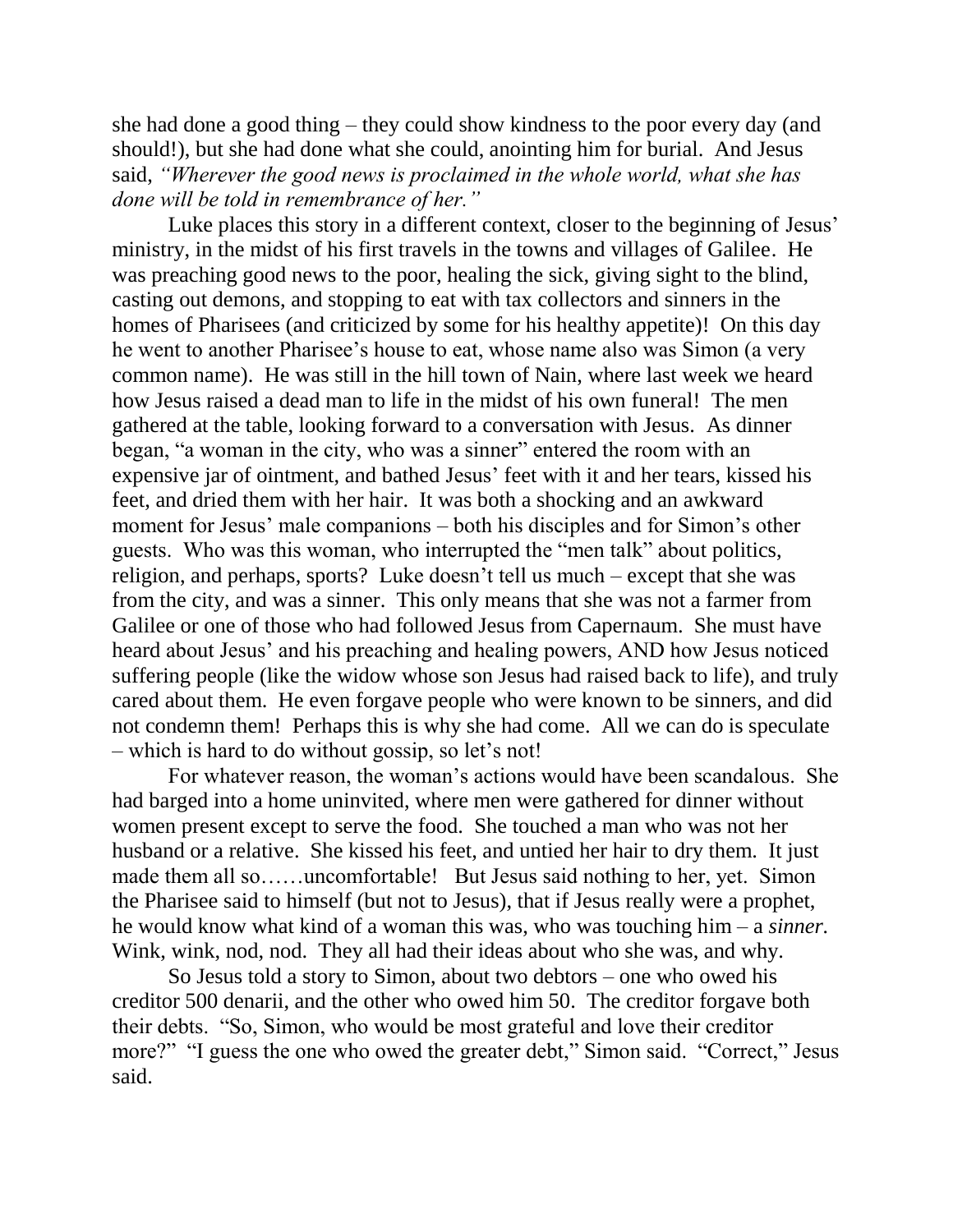Then Jesus said, *"Do you see this woman?"* Uh, yeah! "She has come into your house, where you didn't even wash my feet with water, and she has washed my feet with tears and dried them with her hair…Therefore, her sins, which were many, have been forgiven." And Jesus said to the woman, *"Your sins are forgiven...Your faith has saved you. Go in peace."* (How would THAT be for a sermon title?!)

So I love how this story ends, with the beginning of the next chapter, when Jesus left the town for more villages to visit, proclaiming the good news of God. Who walked with him? The twelve (the men whom Jesus had called) – and also women who had been cured of evil spirits and infirmities: Mary Magdalene (who had seven demons cast out), Joanna (the wife of King Herod's own steward), and Susanna , and many others, who all helped provide funds for Jesus' ministry. These women whom Jesus "saved" became his traveling stewardship committee!

You see, Jesus recognized something in this unnamed woman that no one else did – because they didn't really notice her, or see anything beyond her actions. Jesus recognized this woman's faith - she knew whose feet to anoint, who to thank (Jesus!), and why – because she recognized the compassionate love flowing out of him to others. Jesus saw the faith in this woman that no one else could see: her genuine love and gratitude, her sorrow and regret for the life situation that she was in. For she was a "sinner" – whether it was her "fault" or not, the men probably all blamed "that woman" – where have we heard those words before?

What did the other men at the dinner party see, when they "saw" this woman Did they really *see* her? Or did they just see the "disruption" and feel their own awkwardness? Jesus asked: "Do you *see* this woman?" and the room went silent. He told them what she had done  $-$  it was much more an expression of repentance and love than they had ever considered themselves. She put them to shame.

It's a question Jesus could ask us today – in church, in our homes, our workplaces, and out in our communities: *Do you see this woman? Do you see these women?* Do you see ANY women? Of course, we see how women are portrayed in the media or on film, and how they are talked about – whether they are a waitress in a restaurant, in the military, a pastor, or running for President of the United States. Too often it's "that woman" – who is overlooked or disdained.

About 50 years ago there was a television commercial that went *"You've come a long way baby, to get where you got to today!"* I think the commercial was about cigarettes – *Virginia Slims.* But I think they wanted to say that now women could vote, work as a professional, and do just about anything – including smoke their own cigarette in public! But how much have things *really* changed?

Today too many women and girls are victims and survivors of sexual assault, beaten, forcefully caught up in prostitution as teens, or raped in dorms, and then blamed for their own assaults. This past week we have witnessed yet another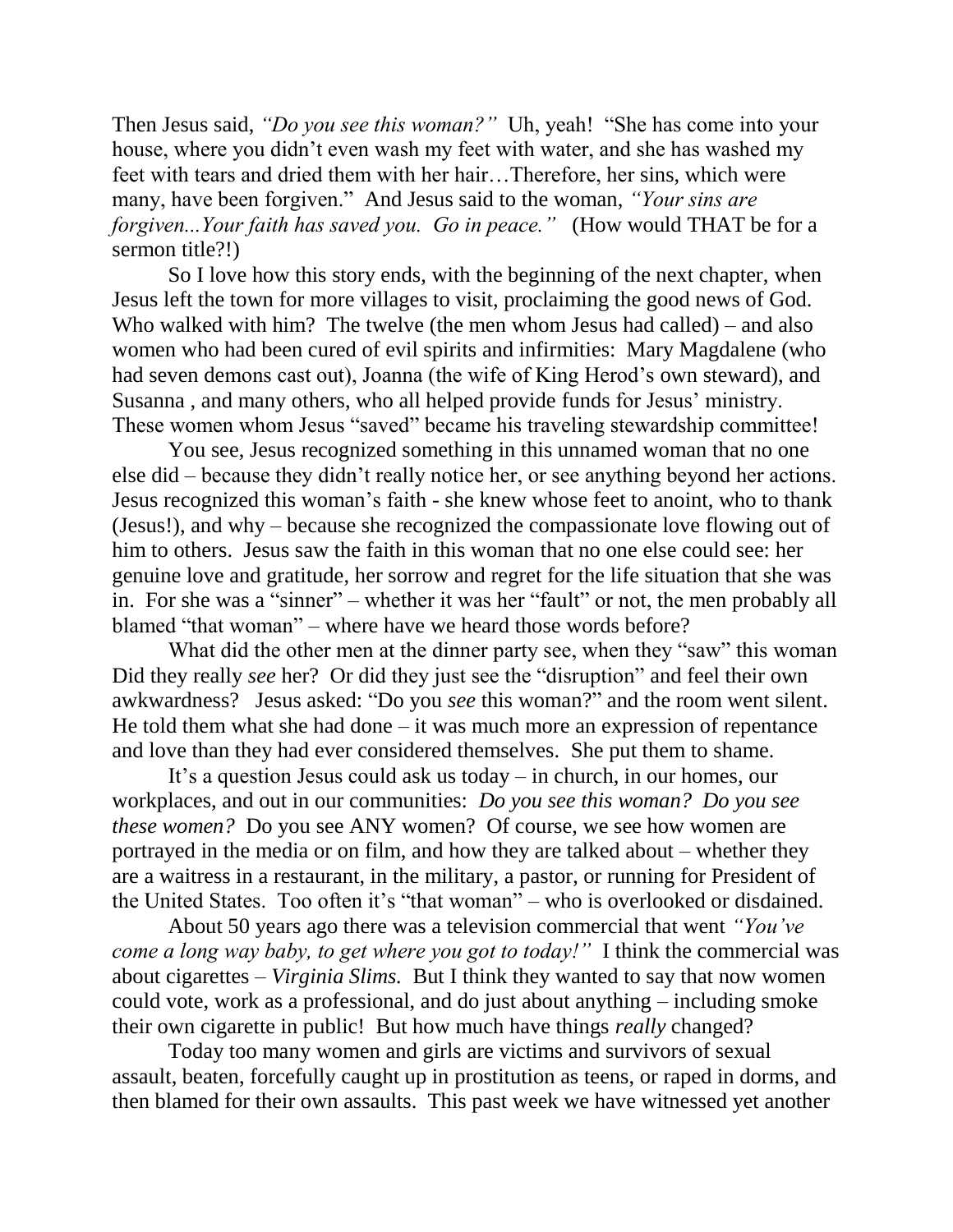example, in the young white male college student from Stanford who was given such a light sentence after his brutal sexual assault – his rape – of a young woman at a party. He had violated her behind a dumpster, and had run away. The judge gave him a lenient sentence of six months in jail, because he was a swimmer, with no criminal record. The story has gone viral on social media as yet another example of white privilege and men overlooking the crime of rape.

So what does this have to do with the gospel? Well, why did the woman who washed Jesus' feet with her hair make the men so angry and uncomfortable? Why did they call her a sinner? And why did King David "get off" so easy when he raped Uriah's wife, Bathsheba – and it was the child who died as the consequence? Why didn't King David have to resign in shame? All he had to do was confess his sin, and Nathan the prophet forgave him. (I wonder who wrote the words to *this* story in the Bible? Would another author have a different take on the story of David and Bathsheba?) What would her mother say? Or her dad?......

I don't know where to go with these troubling stories of sin, repentance and forgiveness, except to call them to your attention. In each story there is sin: the sin of King David in taking another man's wife into his bed, and whatever sins the woman who washed Jesus' feet had committed. Both King David and the woman felt shame, and repented. Both were graciously forgiven. But we also see the double standard – the consequences for Bathsheba and the forgiveness of David were very different. It all seems so grossly unfair. And we see it continue to happen today, whether it's on a college campus at a party, at home or at work, in Church or in the community at large. The lack of fairness and equity in treating males versus females, or white people versus persons of color, all must be recognized – not overlooked – if we ever wish to reconcile and be healed .

As Jesus said, *"Do you see this woman?"* Jesus calls us to open our eyes and see both the injustices that happen far too often, because of gender, race, or class, and to see the faith and genuine repentance in those whom we seldom notice. Do you see this? Are your eyes and ears open? Do we in the church notice our own hypocrisies and the ways in which we fail to notice the faith in women and laypersons in general, and our double standards for clergy, male or female? Can you and I see our own blindness, and our own lack of gratitude for God's grace?

Fortunately, happily, there is good news today as well – seen in the mercy and compassion Jesus had for the woman who lovingly washed his feet with her tears. We hear Jesus' words: *"Do you see this woman?"* as a needed challenge to the Church and to the world. We hear Jesus say to her, *"Your sins are forgiven"* and testify that these words of our Lord are for each one of you and me to hear! We also hear him say to her, and to us, *"Your faith has saved you; go in peace!"* Jesus saw her, Jesus sees you, and sees in every person a beloved child of God.